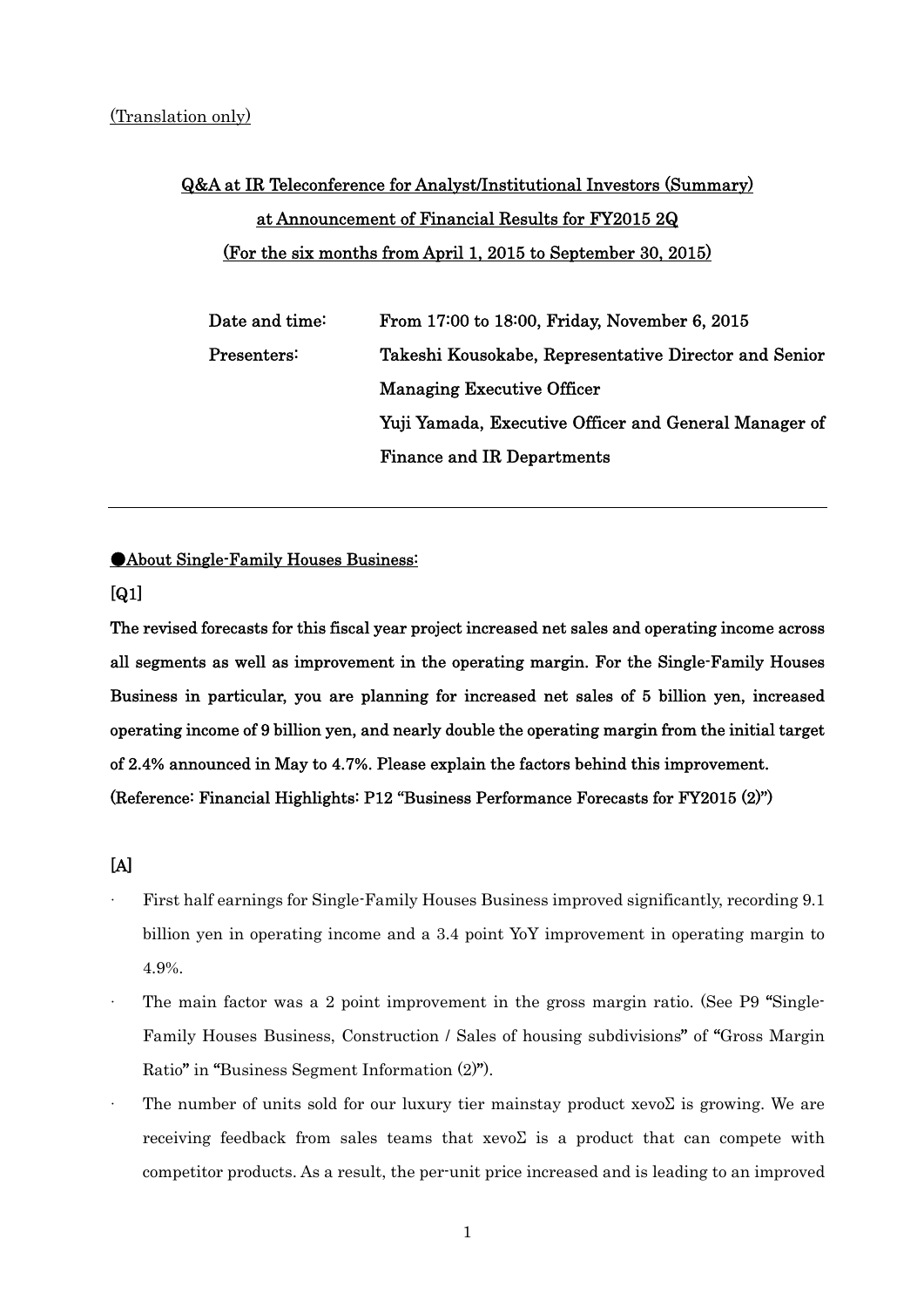cost-of-sales ratio at time of order received.

- Another factor was that we restructured personnel, offices, etc., for the Single-Family Houses Business segment to lower fixed expenses.
- The result of these factors was first half operating income of 9 billion yen, which was the full year amount in our previous forecast. First half orders also transitioned favorably and our order backlog is growing. As a result, we project being able to secure operating income during the second half that is largely unchanged from the first half and thus decided on an upward revision to 18 billion yen, double our previous forecast.

#### [Q2]

Please tell us about your forecast for Single-Family Houses Business for next fiscal year. Also, what are the differences between the existing xevo and xevoΣ?

(Reference: Financial Highlights: P8 "Business Segment Information (1)" and P12 "Business Performance Forecasts for FY2015 (2)")

#### [A]

- The features of the xevo $\Sigma$  include the ability to design floor plans with wide open-air spaces and that high ceilings are standard. The ceiling height is 2 m 72 cm, the highest among prefabricated housing, with the option of extending this to 3 m 8 cm. These points have resonated very well with customers.
- Based on sales amount, the xevoΣ represented one-fourth of total sales during the first half and our longstanding mainstay product xevoE represents approximately one-third. Comparing the cost-of-sales ratio at time of order received for these two products,  $xevo\Sigma$  is 0.7 points better. Based on current orders, we have a higher ratio of order for xevoΣ than xevoE so we are expecting the operating margin for next year to improve as well.

#### ●About Costs:

#### [Q3]

You have explained how the improvement in order profitability contributed to the operating margin upward revision. Can you also explain the details of cost factors in terms of material and labor expenses?

(Reference: Financial Highlights: P12 "Business Performance Forecasts for FY2015 (2)")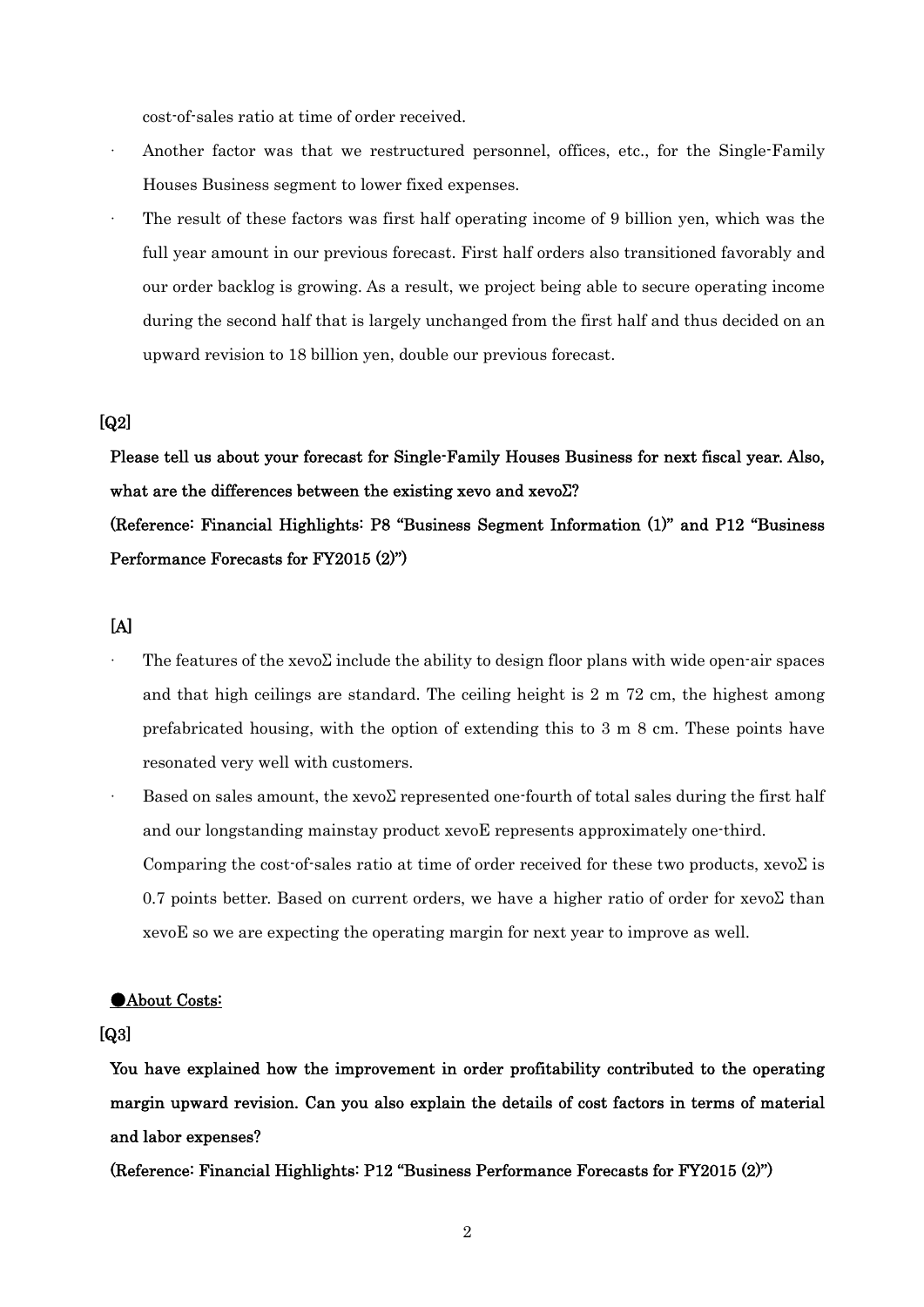- · Overall materials expenses declined. Based on data from the first half, we benefitted from approximately 1 billion yen in cost reductions total for prefabricated single-family houses and prefabricated rental housing.
- Rates for labor expenses for prefabricated single-family houses and prefabricated rental housing did not increase because we have established a national network of construction contractors. We are aware, however, that rates for general construction are climbing in certain regions.

#### ●Status of Orders and Future Forecasts:

#### [Q4]

Orders are extremely favorable. On the other hand, we are beginning to see signs that economic conditions could turn unfavorable. Please tell us your future forecasts for Custom-built houses, Commercial Facilities, Logistics, Business & Corporate Facilities Businesses, etc.

(Reference: Financial Highlights: P14 "Orders Received by Business Segment (Nonconsolidated)")

## $[A]$

For Custom-built houses during the second half of this fiscal year, we think that sales of xevoΣ will exceed the first half of this year.

While orders received (units) for the xevoΣ during all of last year was approximately 1,300 units, we received 1,370 orders during the first half of this fiscal year alone, indicating twofold growth.

We launched sales of the xevo $\Sigma$  in January 2014 but sales did not go as expected due to initial issues with the production system and construction. Currently, the production system is producing 350 units per month and we have improved construction. As such, we think second half sales will outperform the first half of this fiscal year.

Due to these contributions, we feel that orders for custom-built houses will remain strong.

· Continuing a trend from the previous period, orders for Commercial Facilities Business are firm on large-scaled properties such as local supermarkets and automobile showrooms. We think this trend will continue into the second half.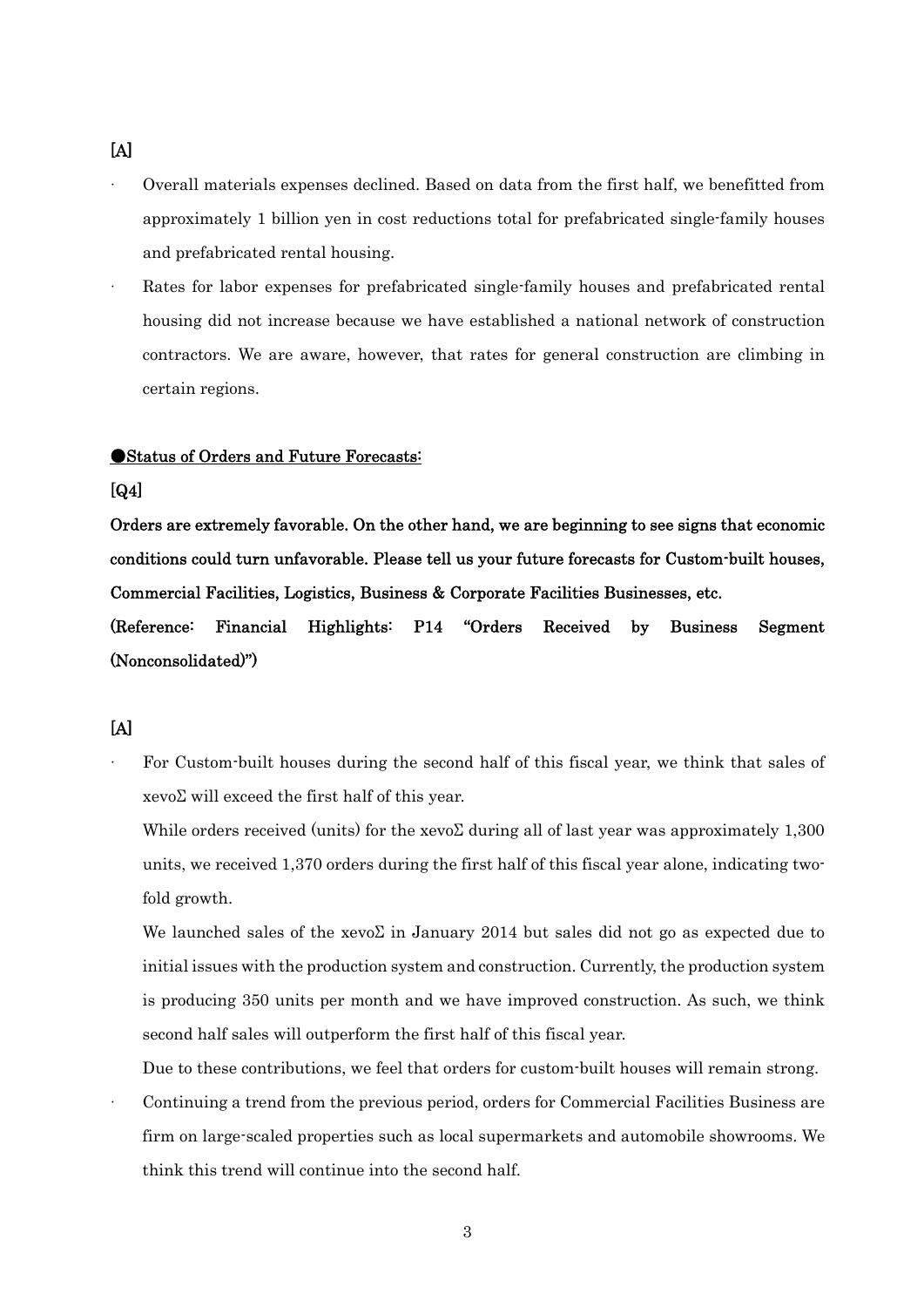· Orders for the Logistics, Business & Corporate Facilities Business are favorable on largescale logistics facilities as well as office construction resulting from corporate office restructuring, and we think this strong trend will continue into the second half.

#### ●About Rental Housing:

#### [Q5]

Your full-year revised forecasts indicate an upward revision for operating margin for each segment but the revision to the Rental Housing Business segment forecast was only a minor increase of 0.1 points. Can you tell us the reasons for this? Also, please tell us your future forecast for Rental Housing Business.

(Reference: Financial Highlights: P12 "Business Performance Forecasts for FY2015 (2)")

#### [A] (Reference: P13, "Business Performance Forecasts for FY2015 (3)")

- · Our sales targets for Rental Housing Business outlined increases of 35.6 billion yen for construction and 64.5 billion yen for rental management. As you can see, the growth rate for rental management is higher. However, this forecast is based on the rental management having a lower gross margin ratio compared to construction.
- Rental Housing Business is favorable. Demand resulting from the increase in inheritance tax remains strong and I think we are succeeding in conducting sales activities that correspond to this market environment.

#### **OAbout Rental Management:**

#### [Q6]

Why did you revise the total gross margin for the four segments indicated on P13 Rental Management from the 92.7 billion yen at the beginning of the year upward to 99.1 billion yen? (Reference: Financial Highlights: P13 "Business Performance Forecasts for FY2015 (3)")

#### $[A]$

- · This is a result of the upward revision for Rental Housing Business sales.
- The Logistics, Business & Corporate Facilities Business opened three development properties and rent income increased as a result.
- · For Commercial Facilities Business, NOI increased due to new facilities and improvement at existing facilities.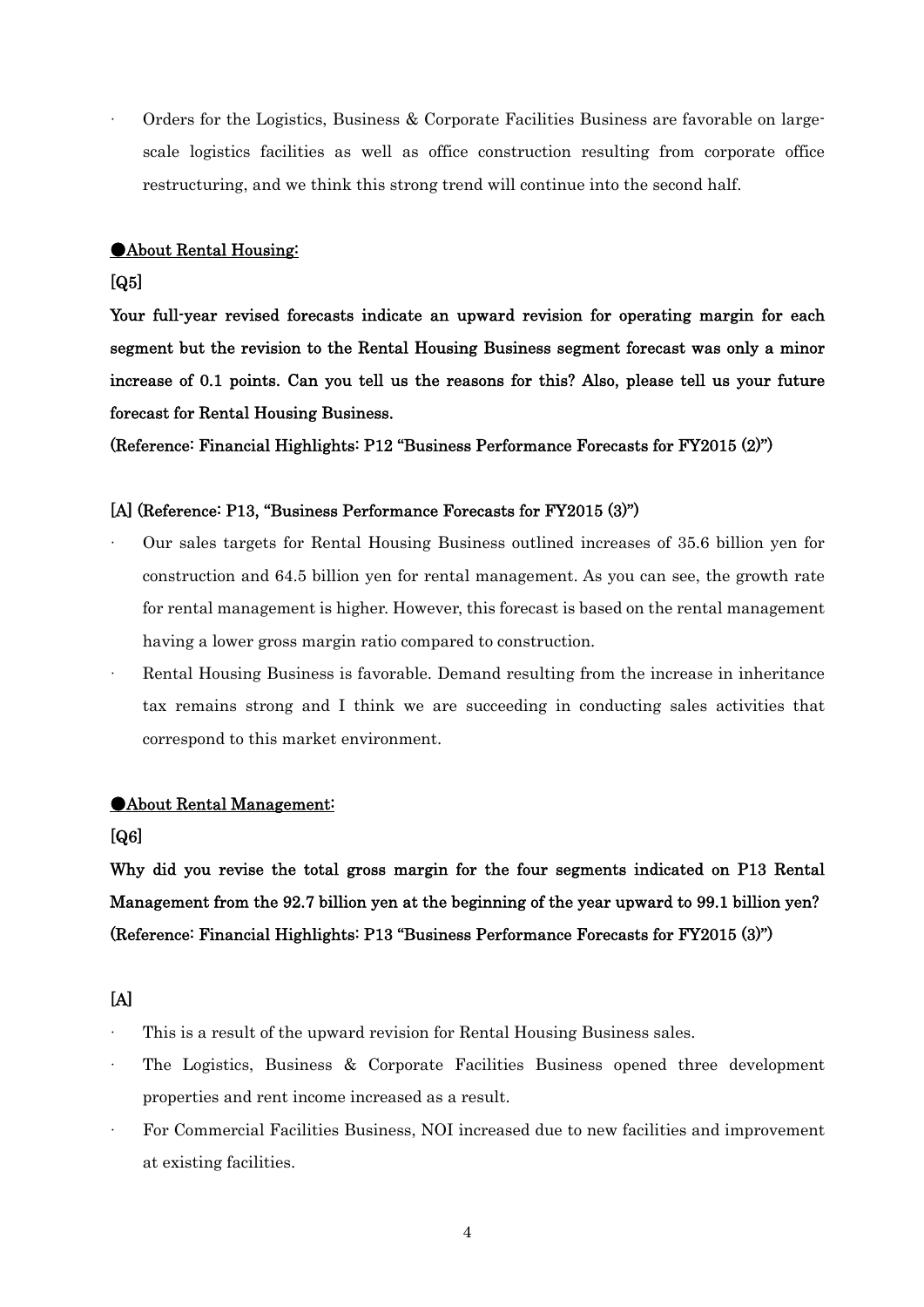# ●Gross Margin Ratio Forecast for Commercial Facilities and Logistics, Business & Corporate

Facilities Businesses:

#### [Q7]

Please tell us your future forecast for the gross margin ratio for construction in Commercial Facilities and Logistics, Business & Corporate Facilities Businesses.

I think the reason why the gross margin ratio for general contractors is extremely high is due to orders received last year and prior when costs were higher. Orders were received at those higher unit prices to reflect the rise in costs but now there is a gap because current costs are lower, resulting in the increase in the gross margin ratio.

With costs beginning to fall, will the unit price for orders not rise in the future to result in the current gross margin ratio continuing for the foreseeable future, or are current conditions outperforming to a point that require a more conservative outlook for the upcoming fiscal year and beyond? Please tell us your future forecast.

(Reference: Financial Highlights: P13 "Business Performance Forecasts for FY2015 (3)")

[A]

That might turn out to be the case with basic construction.

However, many of the projects in our Commercial Facilities Business and our Logistics, Business & Corporate Facilities Business involve connecting the land owner with tenant businesses. Contract amounts are influenced by land owner revenues from tenant rents. This is not a bad market and we think we can maintain this margin ratio for the time being.

#### ●Sales and Forecast for Next Fiscal Year of Development Properties:

#### [Q8]

Please tell us your thoughts about sales of development properties for next fiscal year and beyond. Some areas of the real estate market seem a bit overinflated and there appears to be an increase in REIT taking a caution approach to property acquisition. In light of such conditions, can you comment as to if there is still potential for the cap rate to fall and your view on buyer demand?

(Reference: Financial Highlights: P13 "Business Performance Forecasts for FY2015 (3)")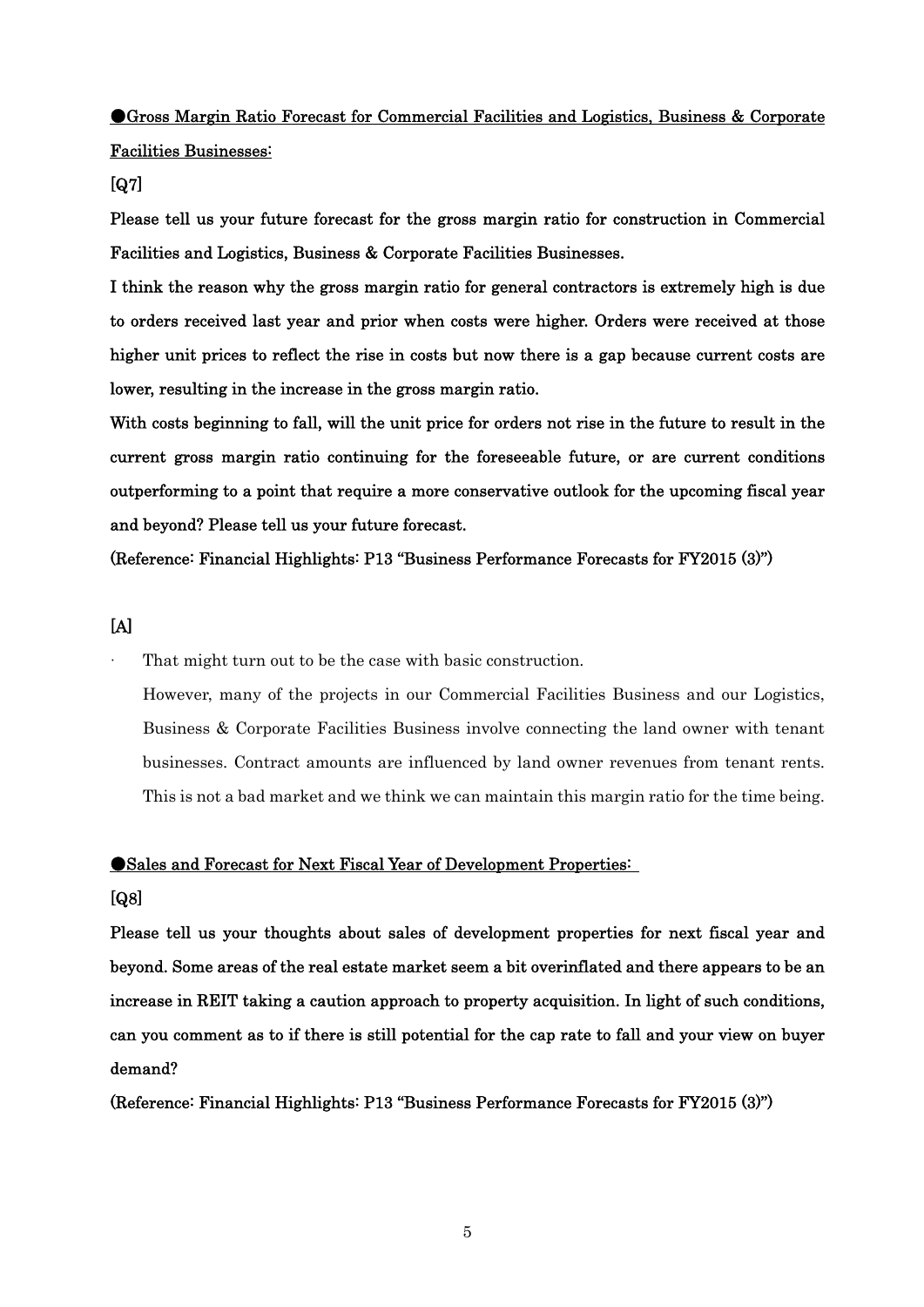- · As a sponsor, we have a responsibility to drive the growth of our Group's two J-REIT. To achieve this, our basic policy is to sell development properties to these two J-REIT. We also feel that REIT-side procurement demand is strong.
- In terms of how we will meet that demand, this is determined based on our earnings and cash, as well as how you view REIT growth.
- · This fiscal year, we have had 53.9 billion yen in sales and income of 24.5 billion yen but this was attributable to a high-margin property that had advanced depreciation. We do not forecast the next fiscal year achieving income on a level recorded this fiscal year.

#### [Q9]

## Does this mean that property sales next fiscal year will decline compared to this year but overall income will increase?

#### (Reference: Financial Highlights: P13 "Business Performance Forecasts for FY2015 (3)")

- [A]
- That is our approximately view on next fiscal year but the problem is the year after that. A hike in the consumption tax rate is planned for April 2017 so the question is, how will that affect the market? And what about the fiscal year after that? We currently are in the process of evaluating what sales and income targets to set for the final fiscal year of our next Medium-Term Management Plan and whether or not three years of increased earnings is possible.

## [Q10]

#### What is the status of the D Project Ariake?

#### (Reference: Financial Highlights: P13 "Business Performance Forecasts for FY2015 (3)")

## [A]

· Construction of D Project Ariake is scheduled for completion in April 2016 and the sale of the property in May or June to a private REIT currently being formed has already been decided.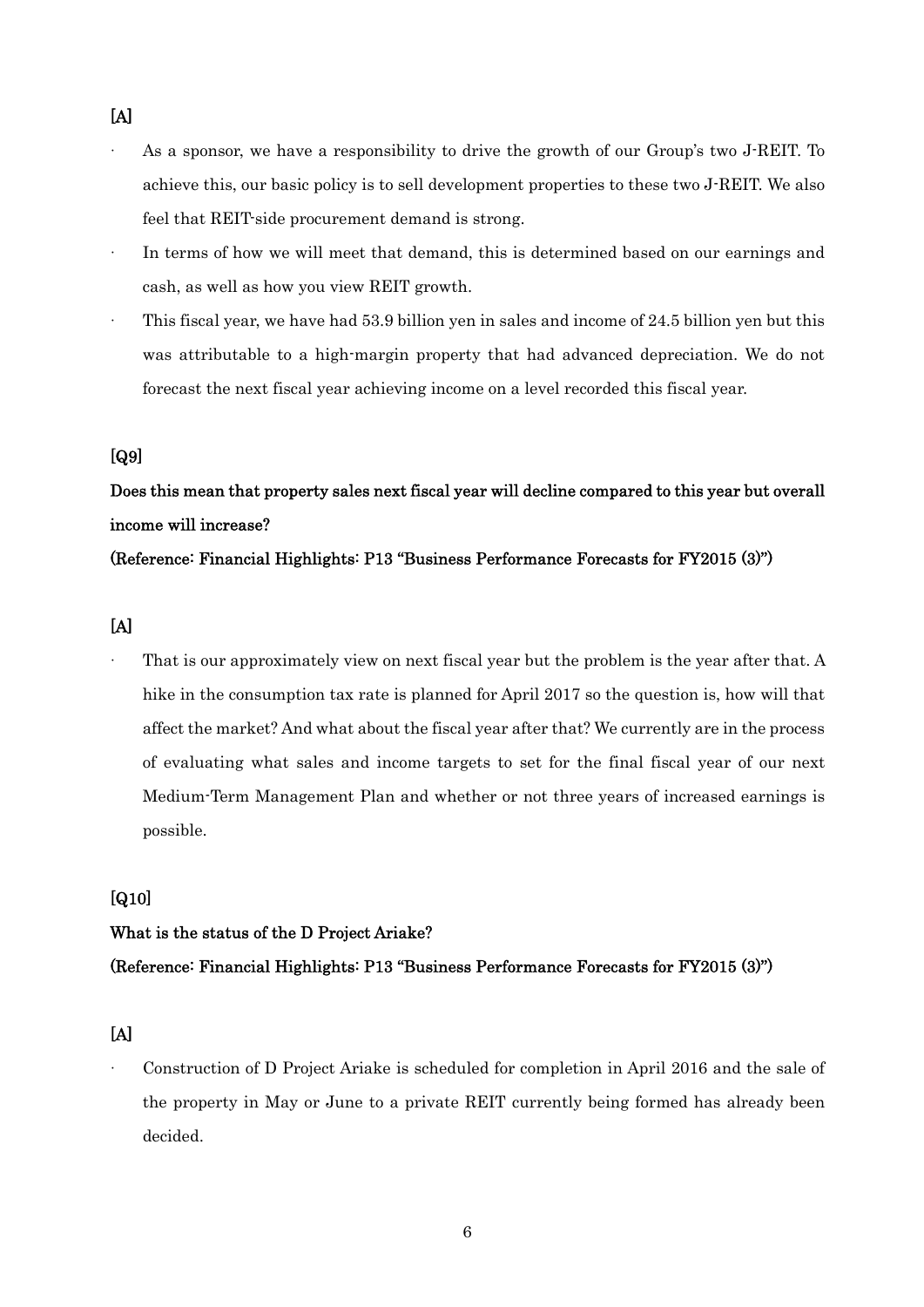#### ●About Rental Real Estates:

#### [Q11]

Rental real estate balances are increasing steadily. What amount do you expect this to be at the end of the fiscal year?

(Reference: Financial Highlights: P10 "Breakdown of Rental Real Estates")

## $[A]$

If our investment plans progress smoothly, we think this will reach around 800 billion yen.

#### ●The Progress of Planned Investments:

#### [Q12]

The 4th Medium-Term Management Plan outlined a three-year investment plan of 770 billion yen and the two and a half year investment total as of 2Q of this fiscal year was 645.6 billion yen. Considering future plans include the development of one of Japan's largest logistics facilities in Nagareyama City, Chiba Pref. and a large-scale rental housing property development in the U.S.A., will you exceed the investment plan amount of 770 billion yen? (Reference: Financial Highlights: P16 "Status of Investment Plan")

## $[A]$

- We think the investment amount will be roughly around 770 billion yen.
- We do expect overseas investments to go over budget of 50 billion yen but real estate development investments will be within the 500 billion yen budget.
- Land for the Nagareyama City, Chiba Pref. project has already been acquired and is included in the figures but investments in the building are forthcoming.

#### ●Future Business Performance Forecasts:

#### [Q13]

You conducted an upward revision across all segments for earnings and forecasts.

To use an aviation metaphor, this appears partially due to a strong tailwind and in part because you increased speed but what are your thoughts on the current fiscal year?

The next two fiscal years are likely to see some turbulence and you could face a headwind. Will you look to rev up the engine or implement some other types of measures?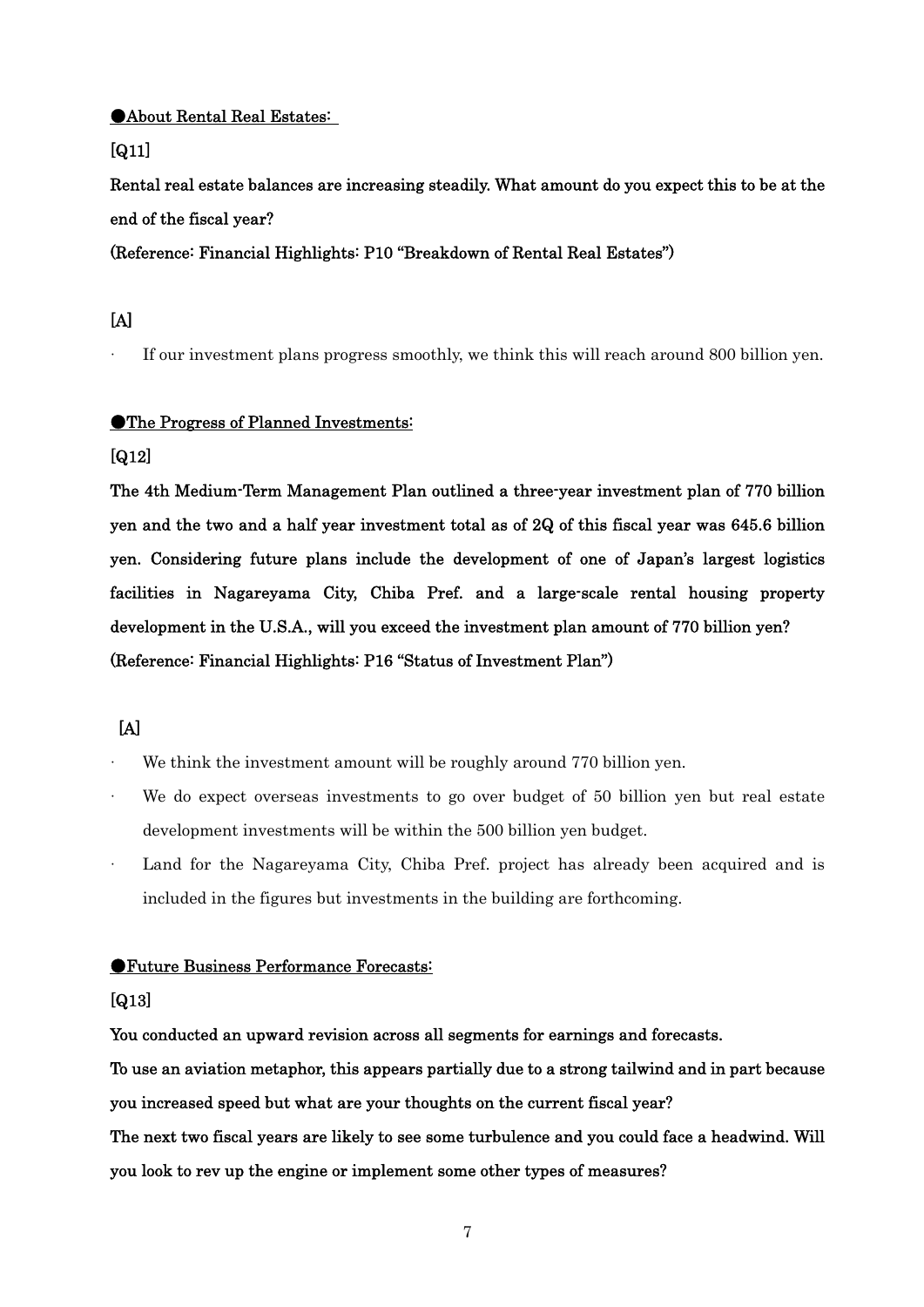- We think the main segments benefitting from a tailwind are Rental Housing Business and Logistics, Business & Corporate Facilities Business, particularly logistics facilities. We feel that the growth achieved in Single-Family Houses Business and Commercial Facilities Business was not due to a tailwind, but the result of corporate efforts and product appeal.
- · As for whether or not this tailwind will turn into a headwind next fiscal year, we do not believe this to be the case.
- As expected, the issue is how the consumption tax rate hike in two fiscal years will influence the market. In particular, there is concern this will lead to a decline in consumer demand on the Single-Family Houses market.

#### ●Comparison with Competitor Trends:

#### [Q14]

With both Single-Family Houses Business and Rental Housing Business, the industry has been divided into companies performing well and companies performing poorly. Your company is performing well but do you see anything changes in this 2-3 years?

## [A]

- · Overall, our Group boasts the top sales and income in the industry but we are not NO. 1 in either Single-Family Houses Business or Rental Housing Business. Internally, we are committed to becoming NO. 1 in both of these segments.
- Our Single-Family Houses Business has a competitive product in the xevoΣ and earnings from Rental Housing Business also are growing steadily. We see it as a chance to aim for NO. 1 in both segments.

#### ●About China Business:

#### [Q15]

Regarding the sales status for the China business, contract ratios for Dalian, Changzhou, and Wuxi all increased compared to 1Q. Can you explain current condominiums sales trends in China?

#### (Reference: Financial Highlights: P18 "Overseas Business")